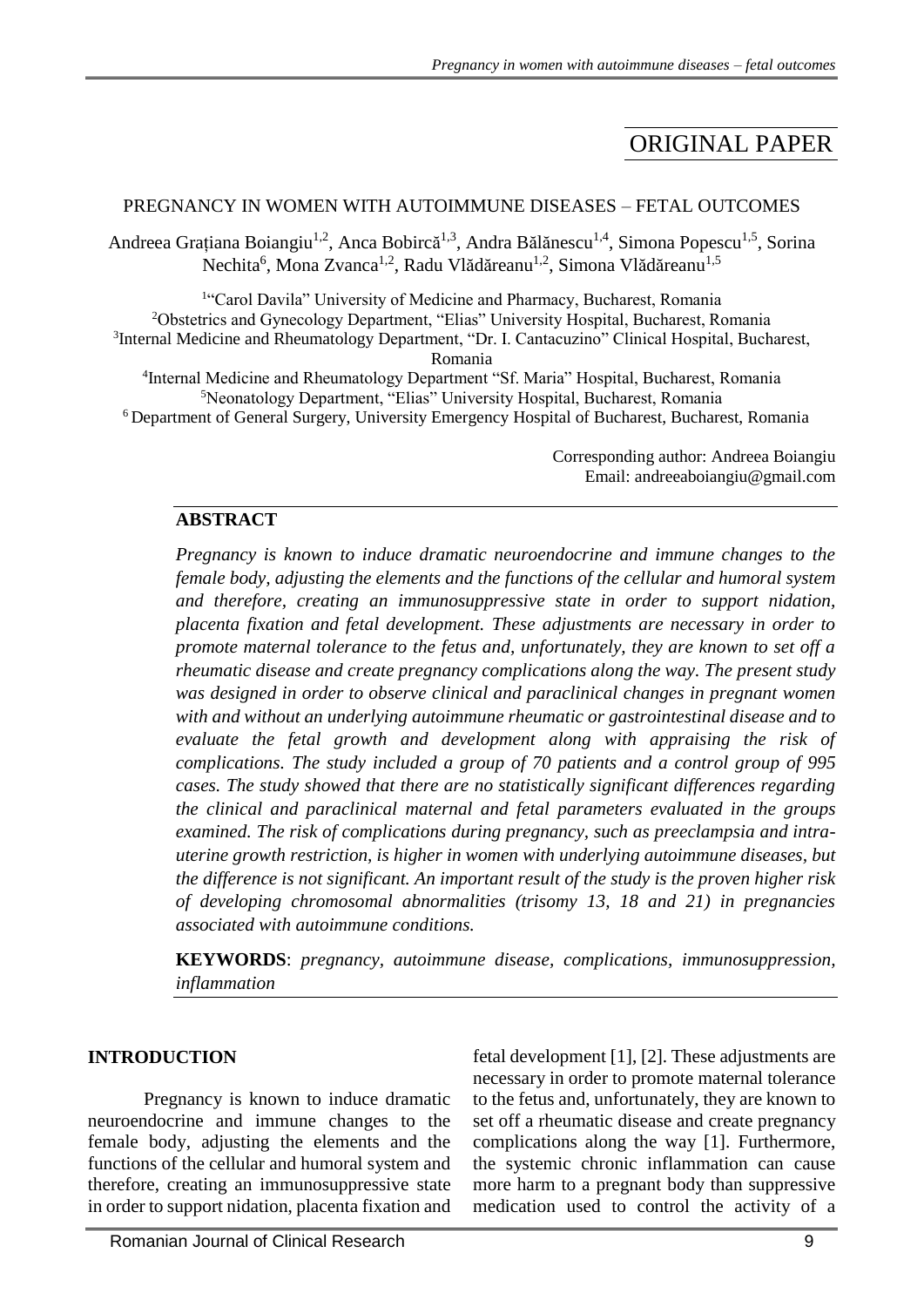rheumatic disease [3]–[5]. The most frequent complications that can occur during pregnancy are activity flares, relapses, thromboembolic events, preeclampsia, intra-uterine growth restriction, preterm delivery and fetal loss [6]– [10].

During pregnancy, women should be in remission or should have a low activity disease, as long as modern-day medicine can recommend administration of immunosuppressive drugs, while offering comprehensive information regarding risks and management and can assist women with counselling [11]. Prenatal and during pregnancy guidance is constructed to offer good maternal and fetal outcome [11]–[14].

The present study was designed in order to observe clinical and paraclinical changes in pregnant women with and without an underlying autoimmune rheumatic or gastrointestinal disease and to evaluate the fetal growth and development along with appraising the risk of complications.

# **MATERIALS AND METHOD**

The study was unicentric, retrospective (2013-2019), non-experimental, descriptive and correlational.

Based on the proposed purpose and the specific objectives established, the eligibility criteria for the study group were identified: rheumatological or gastrointestinal disease diagnosed before pregnancy, regular monitoring of pregnancy and autoimmune disease, as well as the presence in the observation sheets of all necessary anamnestic, clinical and paraclinical information.

Based on the evaluation of cases in terms of eligibility criteria, the study group was established, which included 70 patients.

In order to fulfill the proposed purpose, a control group was also developed which included a number of 995 cases followed during pregnancy, cases that did not present previously, or during pregnancy diagnosis or symptoms specific to autoimmune pathologies.

## **RESULTS**

A central element of the analysis of the present study is the underlying inflammatory bowel disease or rheumatic disease previously

diagnosed by pregnancy. The autoimmune diseases identified in the study were: Crohn's disease (7 cases), lupus (11 cases), rheumatoid arthritis (27 cases), Sjogren's syndrome (8 cases), rectocolitis (9 cases), antiphospholipid syndrome (3 cases) and ankylosing spondylitis (1 case). A number of 3 patients associated 2 diseases: rheumatoid arthritis and Sjogren's syndrome (2 cases), respectively antiphospholipid syndrome and lupus (1 case).

The comparative analysis of the two groups from considering the patients' age, highlights similar values of the averages - 31.02 years in the control group, respectively 31.95 years in the study group, without a difference of the averages with a statistical significance. Also, the range of values is similar to a 1-year difference of the minimum and the same maximum. Although the distribution of cases shows a slight deviation to the left of the curve in the case of the study group, it has no statistical significance, and can be said that the two groups have similar age characteristics.

In both the study group and the control group, the natural conception predominated that a percentage of 97.14%, respectively 94.87%, in vitro fertilization being identified in 51 patients, representing 5.12% in the control group, respectively in 2 patients, representing 2.85% in the study group.

The mean blood pressure, assessed in the first trimester of pregnancy, showed comparable values in the two groups analyzed, with an average of 86.13 mmHg and 87.24 mmHg, respectively, and a standard deviation of 7.05 mmHg and 7.27 mmHg, respectively, the difference being without statistical significance (Table 1). Also, the distribution of cases in relation to this parameter proves a similarity between the two.

The bHCG value measured in the first trimester of pregnancy, expressed in MoM equivalent, showed an average of 1.27, with a standard deviation of 0.87, in the control group, respectively an average of 1.31, with a deviation of 0.90 in the study group, these data indicating a comparable dispersion for the two groups, there were no statistically significant differences (Table 1).

Pregnancy-associated plasma protein (PAPP-A) dose in the first trimester of pregnancy, expressed in MoM equivalent, shows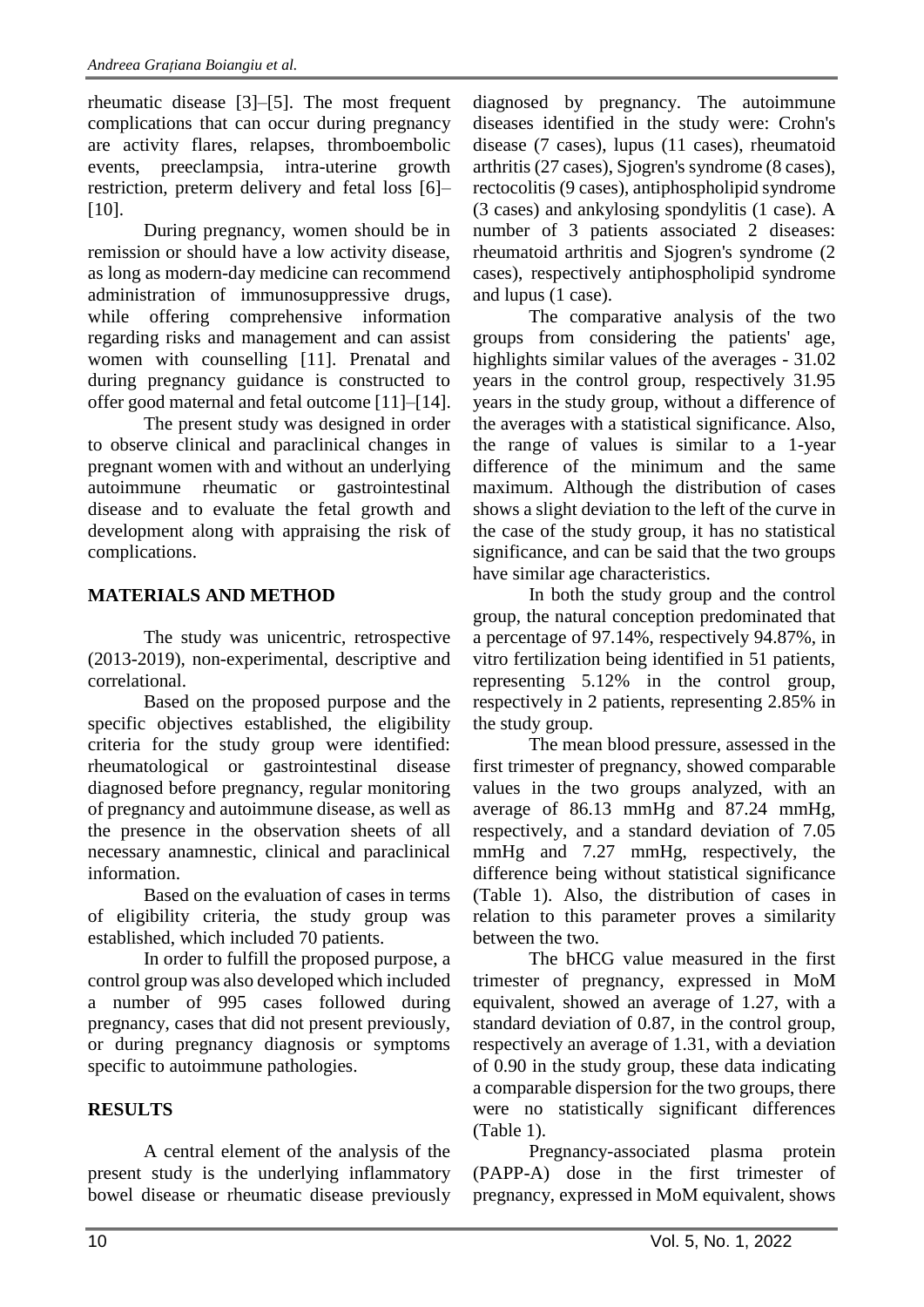|                |                                                                                   | <b>Mean Blood Pressure</b> |            | <b>ß-hCG MoM</b> | <b>PAPP-A MoM</b>          |                 |  |
|----------------|-----------------------------------------------------------------------------------|----------------------------|------------|------------------|----------------------------|-----------------|--|
| Lot            | 0                                                                                 |                            | 0          |                  | $\Omega$                   |                 |  |
| N              | 995                                                                               | 70                         | 995        | 70               | 995                        | 70              |  |
| <b>Minimum</b> | 72.100                                                                            | 72.100                     | 0.166      | 0.390            | 0.153                      | 0.327           |  |
| <b>Maximum</b> | 105.300                                                                           | 105.300                    | 11.704     | 4.483            | 4.734                      | 2.579           |  |
| <b>Mean</b>    | 86.132                                                                            | 87.247                     | 1.276      | 1.316            | 1.166                      | 1.117           |  |
| <b>Median</b>  | 85.500                                                                            | 86.600                     | 1.031      | 1.005            | 1.044                      | 1.066           |  |
| <b>SD</b>      | 7.0514                                                                            | 7.2736                     | 0.8767     | 0.9001           | 0.6300                     | 0.5146          |  |
| 25-75 P        | 80.300 to                                                                         | 80.500 to                  | $0.716$ to | $0.702$ to       | $0.715$ to                 | 0.754 to        |  |
|                | 90.100                                                                            | 90.800                     | 1.578      | 1.580            | 1.469                      | 1.341           |  |
| T 1 1 4        | $C\left(\begin{array}{ccc} 1 & 1 & 1 \end{array}\right)$ is a set of $\mathbf{I}$ |                            |            |                  | $0.100 \text{ M} \text{M}$ | <b>BEBE: 11</b> |  |

similar statistical values for the two groups, without being able to identify the significant difference: mean 1,166 for the control group,

with a standard deviation of 0.630, respectively 1.117, with a standard derivation of 0.515 for the study group (Table 1).

**Table 1 – Statistical data regarding the Mean Blood Pressure, ß-hCG MoM, PAPP-A MoM in the control and study group**

The risk of developing Trisomy 13 (T13), calculated by the algorithms of Fetal Medine Foundation combining morpho-fetal ultrasound with biochemical markers in the first trimester, showed a mean of values with 0.643 higher in the study group (0.723/10,000 compared to 0.080/10,000), statistically significant difference - p<0.001 (Table 2). The distribution of cases highlights a percentage of 2.31% of the total number of cases with the risk of developing T13 greater than 0.5/10,000 in the control group, respectively a percentage of 17.39% in the study group. Thus, the probability of having a risk of more than 0.5/10,000 is higher than 8 times in the case of patients in the study group (OR=8.74, p<0.0001).

The average risk of developing Trisomy 18 (T18) was also higher in the study group with a value of 0.765/10,000, compared to the control group  $-0.123/10,000$ . The value of the mean difference of 0.641 presented in our research a level of statistical significance p<0.001 (Table 2). The distribution of cases in relation to the calculated risk of developing T18 shows a probability of more than 11 times to present a risk greater than 0.5/10,000 to develop this syndrome in the case of patients in the study group - 18/65, compared to control group - 32/995 (OR=11.52,  $p < 0.001$ .

The risk of developing Down Syndrome (T21) in the control group showed an average value of 1,351/10,000 with a standard deviation of 2.23/10,000, respectively an average of 3,319 with a standard deviation of 8,166 in the study

group. The difference of the averages analyzed with the help of the T Test, presented a value of 1,698/10,000 with a statistical significance p<0.01 (Table 2). The assessment of the increased risk of developing Down Syndrome over 5/10,000, shows a higher percentage in the study group -10.76%, compared to the control group 4.22% (OR=2.73, p=0.001).

The risk of preeclampsia (PE) calculated during the first trimester ultrasound was higher in patients in the control group - 4.79/1000 compared to the study group - 3.47/1000, but this difference was not statistically significant ( $p =$ 0.25) (Table 2). The distribution of cases shows a probability of approximately 4 times lower in patients within the study group to present a risk greater than 1/100 of preeclampsia, without having a statistically significance (OR=0.255,  $p=0.05$ ).

Furthermore, regarding the risk of intrauterine growth restriction (IUGR) compared to 1000 cases, no data could be identified that suggest a higher probability in the study group containing patients with chronic rheumatic diseases - the average in the control group being 5.10/1000, compared to 6.78/100 (p=0.38) (Table 2). The probability of presenting a risk of more than 1/100 was higher in the study group - 16.92%, compared to the control group - 9.74%, but without presenting a satisfactory level of statistical significance (OR= $1.88$ , p= $0.06$ ).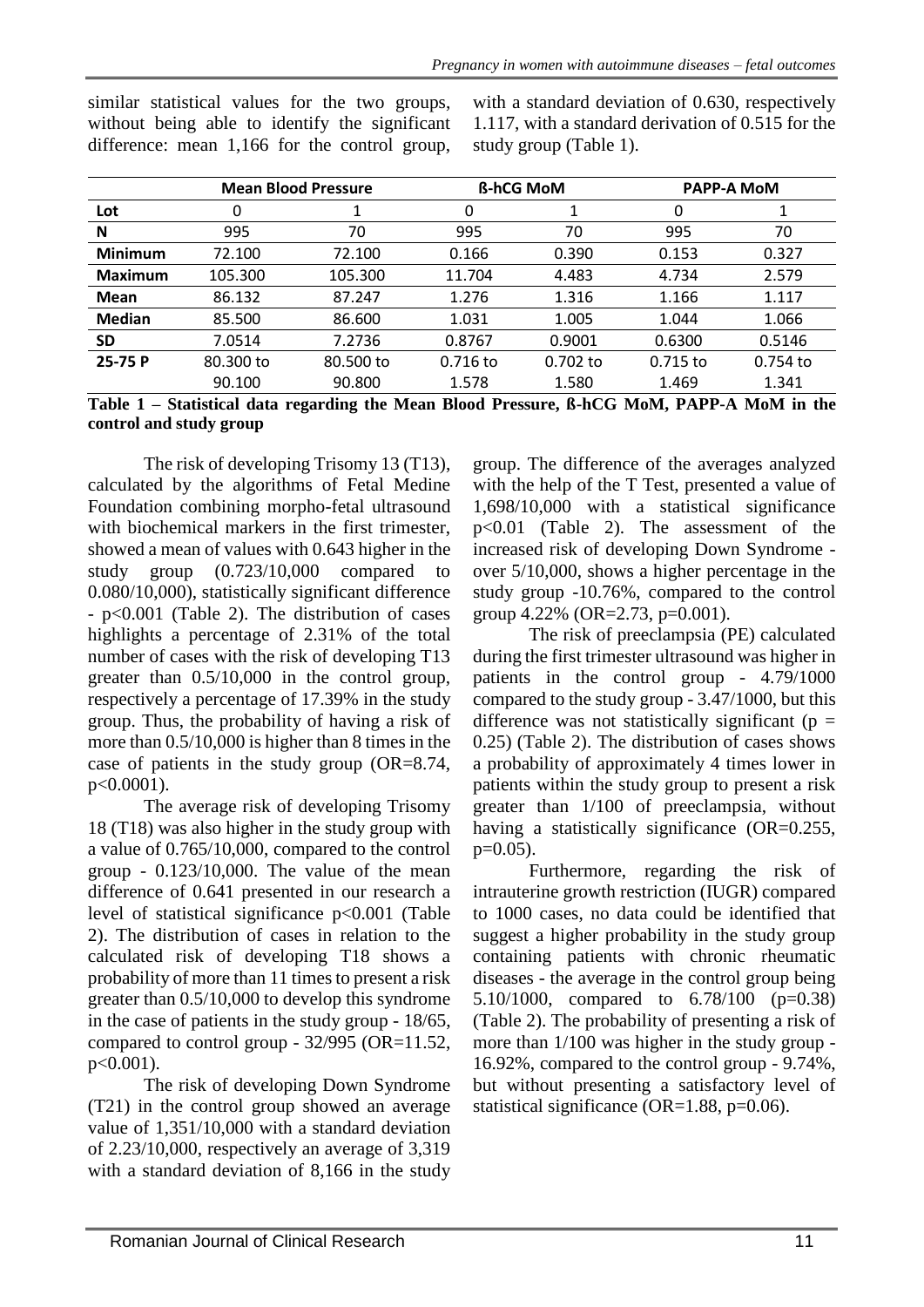|               | PE RISK* |        | <b>IUGR RISK*</b> |            | <b>T13 RISK**</b> |        | <b>T18 RISK**</b> |        | <b>T21 RISK**</b> |        |
|---------------|----------|--------|-------------------|------------|-------------------|--------|-------------------|--------|-------------------|--------|
| Lot           | 0        | 1      | 0                 | 1          | 0                 | 1      | 0                 | 1      | 0                 | 1      |
| N             | 995      | 44     | 995               | 59         | 995               | 64     | 995               | 65     | 995               | 65     |
| Min           | 0.040    | 0.050  | 0.389             | 0.560      | 0.011             | 0.020  | 0.027             | 0.030  | 0.328             | 0.360  |
| <b>Max</b>    | 90.90    | 50.00  | 333.33            | 76.920     | 3.151             | 8.940  | 5.373             | 5.770  | 35.71             | 57.140 |
| Mean          | 4.799    | 3.473  | 5.104             | 6.785      | 0.0802            | 0.723  | 0.123             | 0.765  | 1.351             | 3.319  |
| <b>Median</b> | 2.398    | 1.075  | 2.545             | 3.340      | 0.0255            | 0.500  | 0.0576            | 0.500  | 0.687             | 1.090  |
| <b>SD</b>     | 7.6241   | 7.6605 | 14.5761           | 11.2230    | 0.2486            | 1.2367 | 0.2832            | 1.1239 | 2.2337            | 8.1664 |
| 25-75 P       | 1.287    | 0.485  | 1.467 to          | $1.663$ to | 0.0171            | 0.500  | 0.0389            | 0.500  | 0.466             | 0.843  |
|               | to       | to     | 4.849             | 9.428      | to                | to     | to                | to     | to                | to     |
|               | 5.291    | 4.035  |                   |            | 0.0522            | 0.500  | 0.108             | 0.530  | 1.296             | 1.830  |

**Table 2 – Statistical data regarding the risk of Preeclampsia, Intra-Uterine Growth Restriction, Trisomy 13, 18 and 21 in the control and study group**

The ultrasound estimation of the cranial circumference during the assessment of the third trimester showed an average value in the study group with 7.06 mm higher compared to the control group (300.05 mm compared to 292.99 mm), difference statistically significant p<0.001 (Table 3). The distribution of cases in relation to this parameter does not show significant differences between the two groups.

The dispersion of values of the abdominal circumference evaluated during the third trimester ultrasound showed similar values in the two groups: the average of 281.96 mm with a standard deviation of 15.97 mm in the control group, and 286.49 mm with a standard deviation of 16.46 mm in the study group (Table 3). Although the difference between averages does not show a relevant statistical significance  $(p=0.02)$ , the distribution of cases highlights a number of discrepancies between the two groups: the control group has a relatively Gaussian distribution, while the group of cases study shows the graphic deviated to the right, however, they are not statistically significant.

Another parameter evaluated in the morpho-fetal ultrasound of the third trimester was the length of the femoral shaft, a parameter that showed an average of 61.35 mm in the control group, with a standard deviation of 2.99 mm, respectively an average of 62.95 mm in the study group, with a standard deviation of 2.67 mm. The difference of the averages between the two groups highlights a value by 1.605 mm higher in the study group  $(p<0.001)$  (Table 3). No significant differences were identified in the distribution of cases in relation to this parameter.

The fetal weight, estimated with the help of the third trimester ultrasound, showed in the

control group values ranging from 1203 to 3151 grams, with an average value of 1948.36 g and a standard deviation of 285.004 g. In the study group, the values were between 1090 and 2611 g, with an average of 2089,257 g and a standard deviation of 312,210 g. Thus, a difference of 140.897 g ( $p < 0.001$ ) was observed between the averages of the two groups (Table 3). Due to the relatively small number of cases in the study group and their uneven distribution in relation to this parameter, no relevant comparative observations can be made on their distribution.

Reporting the data to the median specific of gestational age, there is demonstrated a median value below 50% in the case of the control group (46.1%), respectively over 50% in the study group (53.3%). The difference of the averages in the 2 groups was 7.821% with a level of statistical significance  $p = 0.004$  (Table 3).

Regarding the pulsatility index of the uterine artery (PI UA), the analyzed data showed an average value of 0.689 in the control group, with a standard deviation of 0.159, respectively an average of 0.830, with a standard deviation of 0.190, the difference between the averages being 0.141 ( $p \le 0.001$ ) (Table 4). The distribution of cases in relation to this parameter shows an aggregation of most cases in the range 0.6-1.

The pulsatility index of the umbilical artery (PI UmA), evaluated in the morpho-fetal ultrasound of the third trimester, did not show neither significant differences in descriptive statistical data (difference of averages with a value of 0.004,  $p=0.841$ ) (Table 4), nor regarding the distribution of cases in relation to this parameter.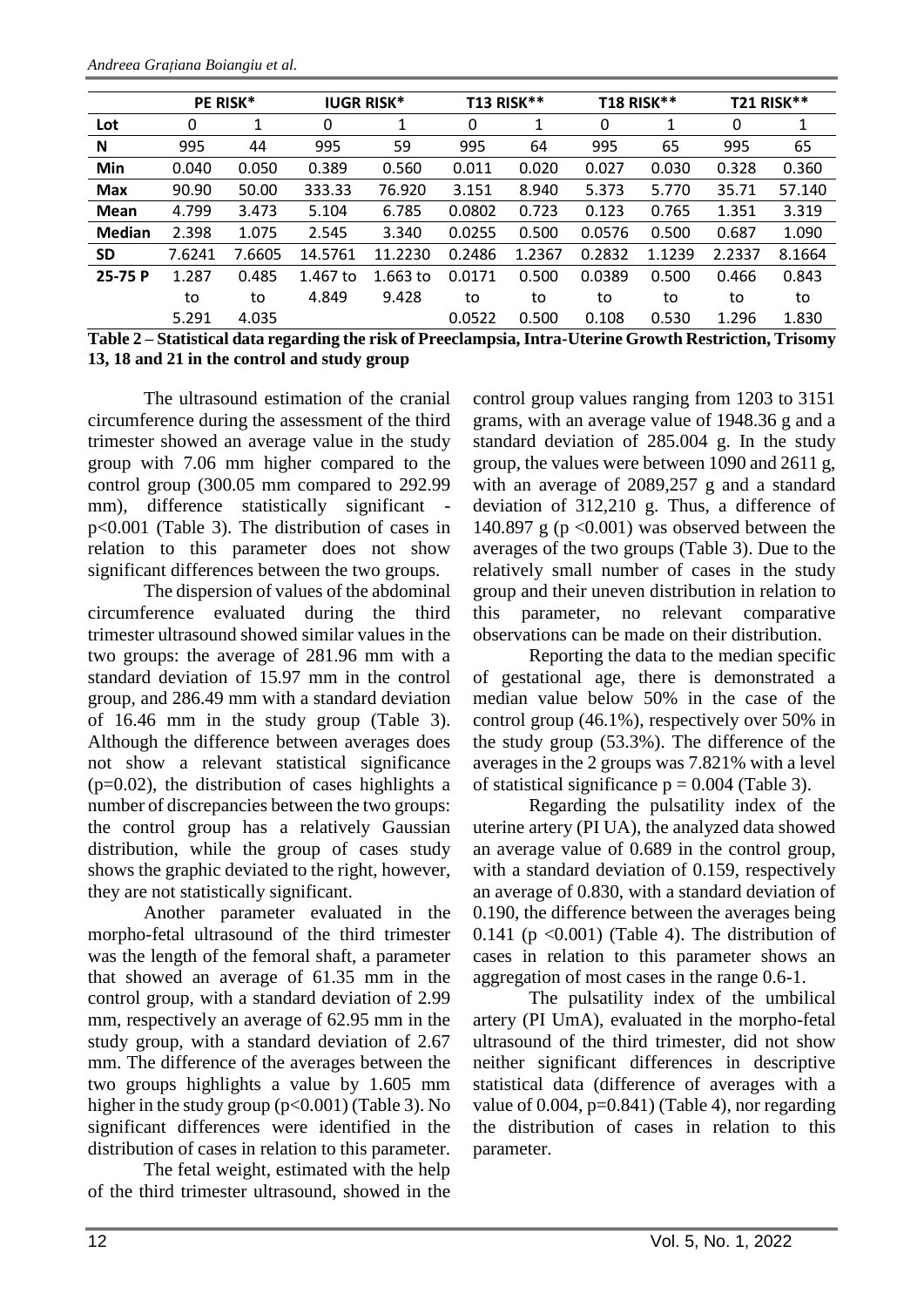*Pregnancy in women with autoimmune diseases – fetal outcomes*

|                | <b>Estimated fetal weight</b> |          | Length of the        |        | Abdominal     |         | Cranial       |         |
|----------------|-------------------------------|----------|----------------------|--------|---------------|---------|---------------|---------|
|                |                               |          | <b>Femoral Shaft</b> |        | circumference |         | circumference |         |
| Lot            | 0                             | 1        | 0                    | 1      | 0             | 1       | 0             | 1       |
| N              | 995                           | 70       | 995                  | 70     | 995           | 70      | 995           | 70      |
| <b>Minimum</b> | 1203.000                      | 1090.000 | 52.300               | 56.400 | 230.300       | 249.000 | 257.900       | 275.000 |
| <b>Maximum</b> | 3151.000                      | 2611.000 | 71.300               | 69.200 | 338.000       | 317.200 | 331.300       | 326.200 |
| Mean           | 1948.360                      | 2089.257 | 61.352               | 62.957 | 281.965       | 286.491 | 292.993       | 300.054 |
| <b>Median</b>  | 1932.000                      | 2161.000 | 61.300               | 63.200 | 281.600       | 289.000 | 292.500       | 300.250 |
| <b>SD</b>      | 285.0041                      | 312.2099 | 2.9898               | 2.6745 | 15.9769       | 16.4678 | 12.3750       | 9.9227  |
| 25-75 P        | 1738.250                      | 1910.000 | 59.300               | 61.300 | 270.800       | 276.000 | 283.700       | 294.800 |
|                | to                            | to       | to                   | to     | to            | to      | to            | to      |
|                | 2125.750                      | 2310.000 | 63.300               | 64.400 | 292.500       | 300.000 | 301.875       | 307.500 |

**Table 3 – Statistical data regarding Estimated fetal weight, Length of the femoral shaft, Abdominal circumference and Cranial circumference in the control and study group**

The pulsatility index of the middle cerebral artery (PI MCA) could not show significant discrepancies between the control group and the study group, the difference of the

averages, having a value of  $0.016$  (p=0.6) (Table 4). The distribution of cases in relation to this parameter for the two groups is also similar.

|                |          | <b>PI MCA</b> |          | PI UmA     | <b>PI UA</b> |          |  |
|----------------|----------|---------------|----------|------------|--------------|----------|--|
| Lot            | 0        |               | 0        |            | 0            |          |  |
| N              | 995      | 70            | 995      | 70         | 995          | 70       |  |
| <b>Minimum</b> | 1.090    | 1.340         | 0.590    | 0.700      | 0.335        | 0.500    |  |
| Maximum        | 2.700    | 2.610         | 1.380    | 1.800      | 1.515        | 81.000   |  |
| <b>Mean</b>    | 1.934    | 1.918         | 0.951    | 0.955      | 0.689        | 1.975    |  |
| <b>Median</b>  | 1.940    | 1.915         | 0.950    | 0.925      | 0.660        | 0.815    |  |
| <b>SD</b>      | 0.2421   | 0.2517        | 0.1519   | 0.1850     | 0.1588       | 9.5840   |  |
| 25-75 P        | 1.762 to | 1.750 to      | 0.840 to | $0.830$ to | 0.575 to     | 0.700 to |  |
|                | 2.100    | 2.100         | 1.050    | 1.030      | 0.769        | 0.900    |  |

**Table 4 – Statistical data regarding the Pulsatility Index of the Middle Cerebral Artery, Umbilical Artery and Uterine Artery in the control and study group**

#### **DISCUSSION**

The current study has its limitations. The retrospective manner in which it was managed, depending on medical records, can imperil to missing information or inaccuracies. Furthermore, the study group evaluated had heterogeneity in their prenatal follow-up, but a rigorous monitoring into the same institution.

Social stigmatization on women at a gestational age with underlying rheumatic diseases is still occurring, even though contraception failures are not often encountered, pregnancies are being obtain at the same age as the control population and the risk of fetal abnormalities can be early detected through regular morpho-fetal ultrasound [15], [16]

Pregnancy in women with underlying rheumatic diseases should be considered a highrisk pregnancy requiring conception counselling and close monitoring by a multidisciplinary team, including a rheumatologist, an obstetrician and a neonatal doctor, in order to avoid disease complications with a significant impact on both mother and fetus [2], [14], [17]–[19].

#### **CONCLUSIONS**

The study showed that there are no statistically significant differences regarding the clinical and paraclinical maternal and fetal parameters evaluated in the groups examined. The risk of complications during pregnancy, such as preeclampsia and intra-uterine growth restriction, is higher in women with underlying autoimmune diseases, but the difference is not significant. An important result of the study is the proven higher risk of developing chromosomal abnormalities (trisomy 13, 18 and 21) in